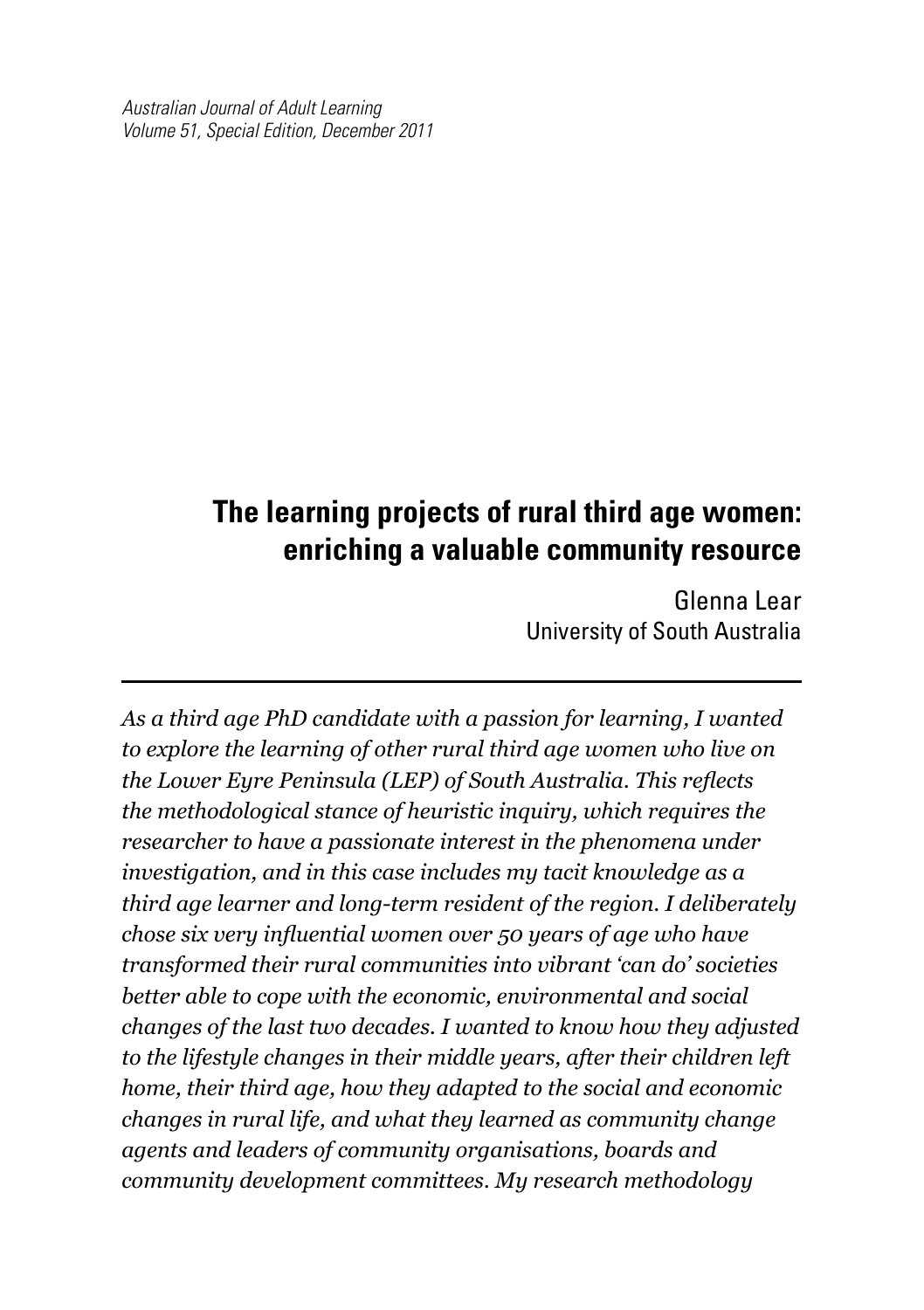*gave them the opportunity to reflect on their autobiographies as co-researchers during our two informal conversations about their learning. I discovered that, at different stages in their lives, these midlife women intuitively realised that they needed to do something for themselves in the wider world, independent of the farm and their family, which required them to learn and change. They are passionate lifelong and lifewide learners, continually searching for something that challenges, excites and extends them. This paper discusses their lifewide learning and personal development in community activities and formal educational institutions, which has been personally rewarding and enormously beneficial for community viability and wellbeing. Although the numbers are low and the women come from a small remote region of South Australia, there are similar women of action in almost every community, both rural and urban, who continue to make a difference.* 

Since I left my farm in the small community of Edillilie on the Lower Eyre Peninsula (LEP) in 1988, rural communities have changed considerably throughout Australia. One of the most significant changes is the emergence of women as community leaders and change agents who transformed their communities and themselves.

As learning is my passion, I wanted to understand the changes and to explore the learning of third age women who had participated in their community regeneration on the LEP. This is reflected in the methodological stance of heuristic inquiry, which requires the researcher to have a passionate interest in the phenomena under investigation (Douglass & Moustakas, 1985: 40; Moustakas, 1990: 14–15), and in this case includes my tacit knowledge as a third age learner and long-term resident of the LEP (Polanyi, 1969: 141). In this project, the third age for women is defined as the midlife period after 50 years of age when their children are independent and they have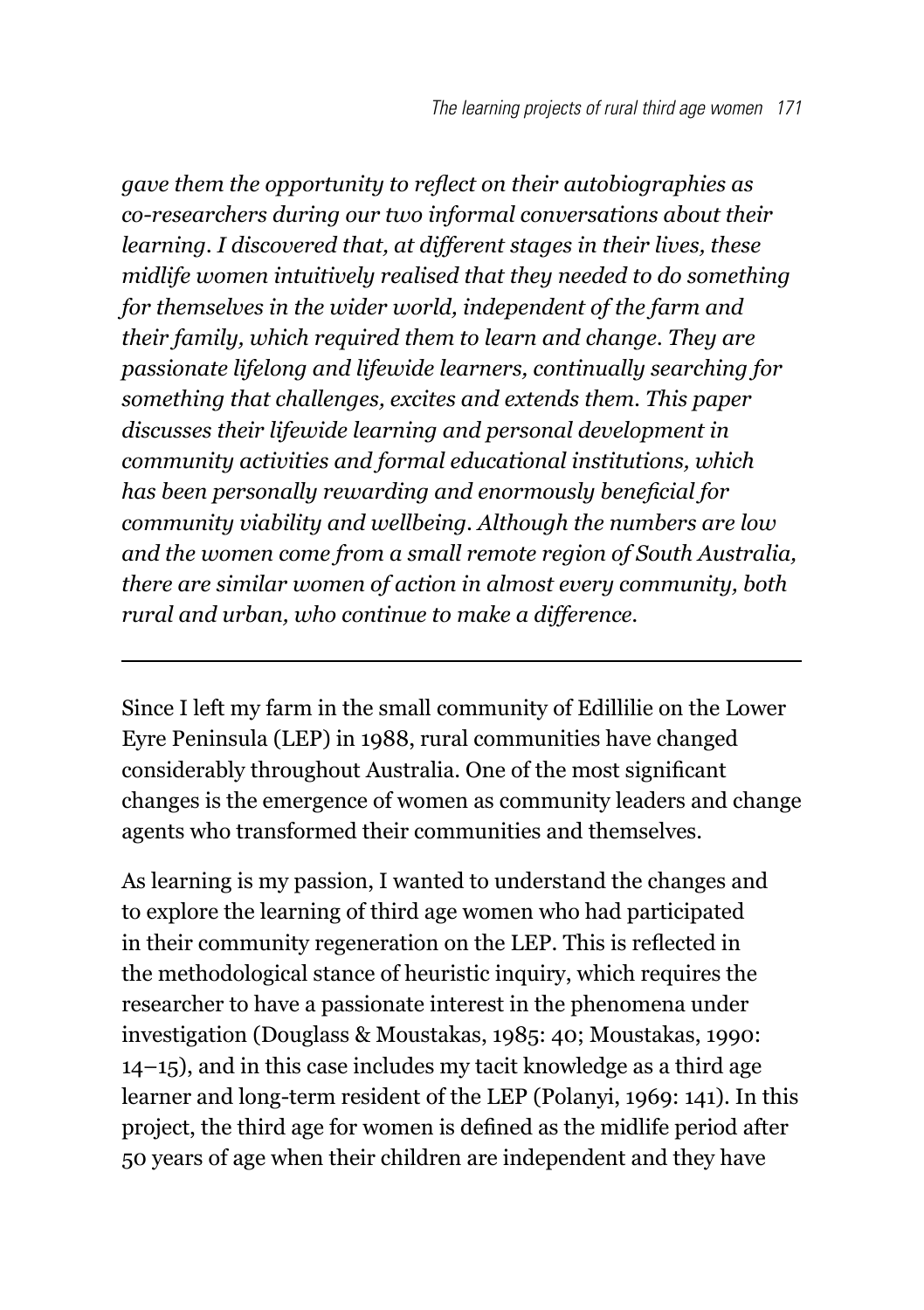the time and freedom to take on new roles and build new independent identities.

Five of the six women, aged between 58 and 71, who were invited to participate in this project, are involved at different levels in transforming their rural communities into vibrant 'can do' societies better able to cope with the economic, environmental and social changes of the last two decades. I asked how they adjusted to the lifestyle changes in their middle years, their third age, how they adapted to the social and economic changes in rural life and what they learned through their community activities as change agents and leaders of community organisations, boards and community development committees. The research methodology gave them the opportunity to reflect on their autobiographies as co-researchers during our two informal conversations about their learning. Rural women tend not to talk openly about personal matters and my research offered a rare opportunity to share and explore our mutual experiences as rural women and third age learners (Coakes & Bishop, 1998: 265).

Community voluntary work was always an important responsibility for rural women but they were principally relegated to supportive community 'housekeeping' roles, responsible for fundraising, refreshments and the maintenance of services and facilities. Life was very different and, like previous generations of farm women, they were relatively invisible and their work was unrecognised (Shortall, 1992: 441; Alston, 1995: 13, 1998: 27; Rickson, 1997: 94; Teather, 1998: 210; Bock, 2006: 1). Although many were partners in the family business, that gave them very little status as it was generally assumed by professionals and outsiders to be solely for tax advantages (Alston, 1995: 18–19). In addition, they were not recognised by banks, stock agents and other business people as having any farm or business involvement or knowledge (Alston, 1995: 132). Although there were few avenues to earn essential off-farm income (Alston, 1995: 116),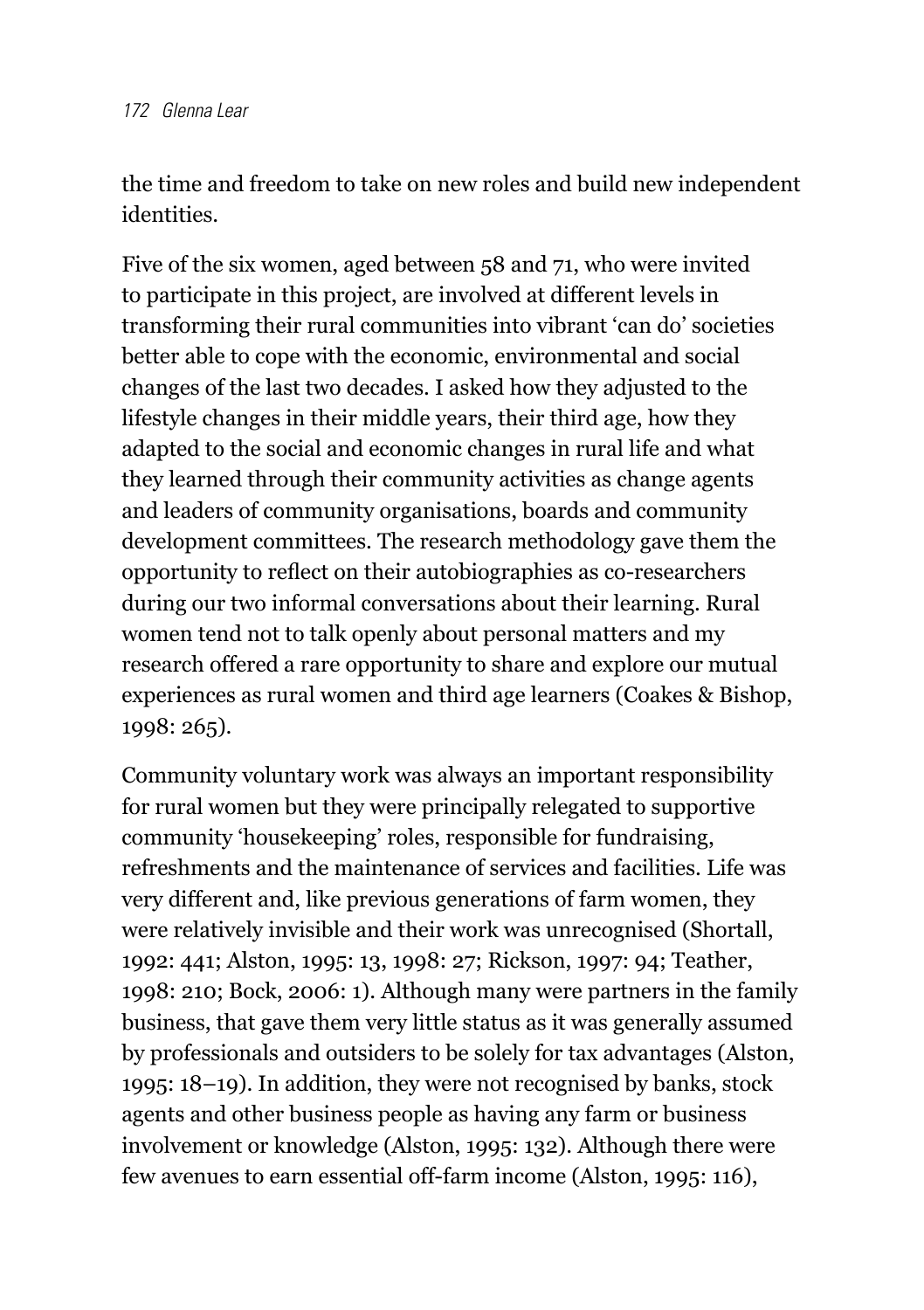apart from teaching and nursing, most jobs were low paid, low skilled, temporary and part time (Alston, 1995: 6; Jennings & Stehlik, 2000: 65).

During the early 1990s, the last of the bank branches withdrew from Cummins on the LEP and, as in other rural towns, many businesses closed, technicians and tradespeople transferred to larger centres and most of the young people left for further education and employment in the cities. Rural disadvantage increased and the communities were struggling to maintain services. Many of their shops and business premises were empty and run down and suicides increased (Cheshire & Lawrence, 2005: 437, 441; Hall & Scheltens, 2005: 350–351; Tonts & Haslam-McKenzie, 2005: 192–193).

To address the socioeconomic problems government rural policy promoted local responsibility, competitiveness, self-reliance and local entrepreneurship (Cheshire & Lawrence, 2005: 437; Tonts & Haslam-McKenzie, 2005: 197–198). Women were specifically targeted to increase rural productivity and provide local leadership for economic development, capacity building and community renewal (Rickson, 1997: 100; Grace & Lennie, 1998: 364; Chenoweth & Stehlik, 2001: 48; Pini & Brown, 2004: 169; Shortall, 2006: 19). Since then they have transformed their communities into thriving, prosperous centres and challenged the traditional patriarchal social structure.

Three women have always lived in the same locality, two came from elsewhere in the state in the 1960s and early 70s and Marian arrived in the late 1980s. They all have a strong attachment, commitment and a passion for the lifestyle, their communities, the people and the institutions. Yet most are virtually unknown outside the region, although they have won national and state awards for their contribution to their communities.

I discovered that, at different stages in their lives, these midlife women intuitively realised that they needed to do something for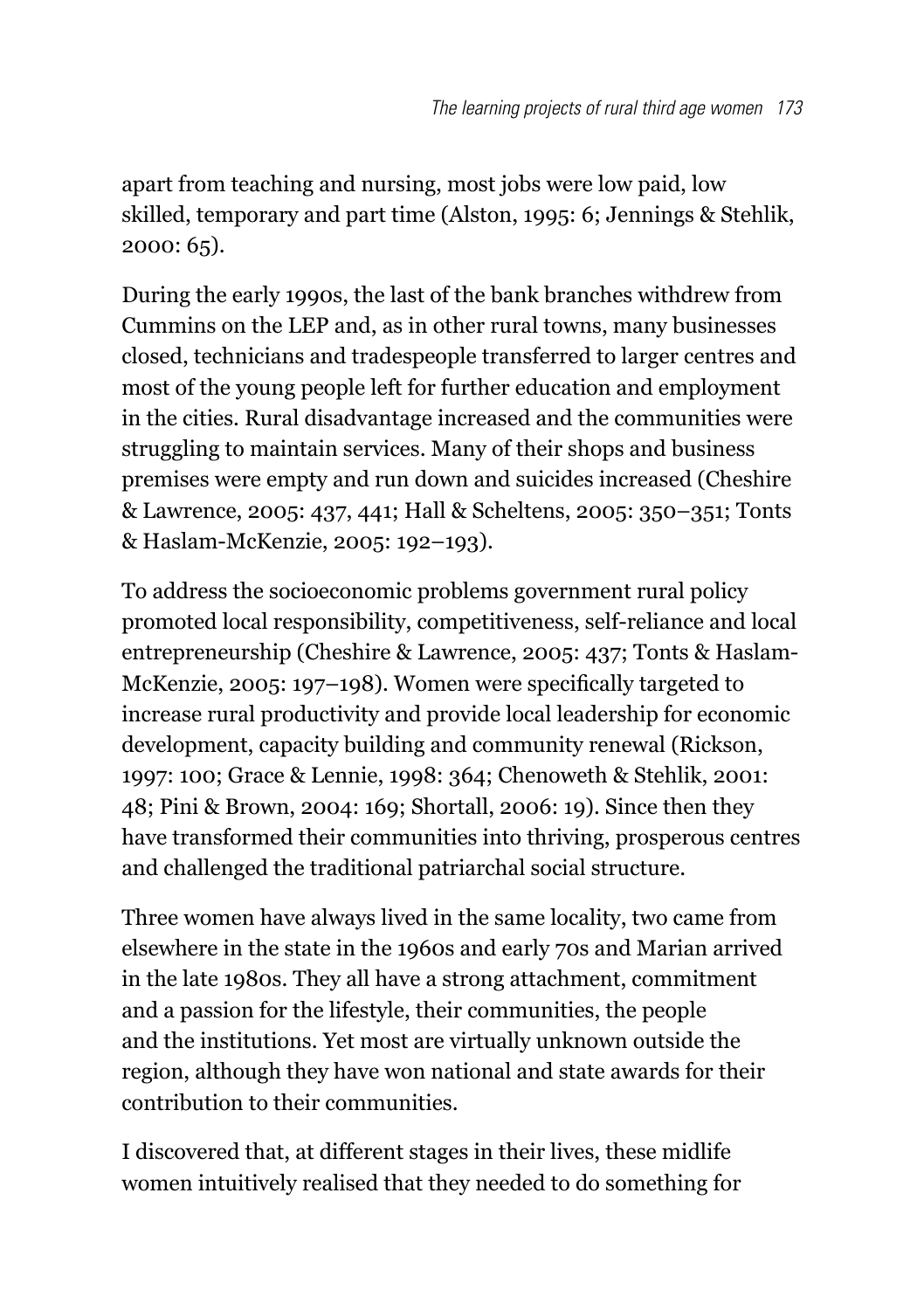themselves, independent of the farm and their families, that would require them to learn and change. Rather than a single catalyst, for most women it was the crystallisation of a number of issues or causes of discontent (Baumeister, 1994: 288). Sarah and Esther returned to work while their children were toddlers, causing considerable public comment and disquiet, but when Louise returned to her career a few years later it was more acceptable. Martha said she was drowning under the heavy workload when her sons came home from school wanting to go farming.

The women's voluntary community involvement has provided them with some exceptional learning opportunities as managers, leaders and historians. Currently, women are heavily involved in million-dollar-plus projects to upgrade their community recreation amenities and local medical facilities. Before applying for government funding, they have to market their concepts to the wider community, gauge community support for increased debt, source local funding, determine community views and needs, and negotiate with interested parties including architects and contractors.

Women became involved in the formation and leadership of the Cummins and District Enterprise Committee on the EP in the mid 1990s. It has given the community a unified voice and has been instrumental in driving changes and transforming the social fabric of the region. It has become an umbrella organisation responding to community concerns for essential and emergency services and sponsors other committees to address those issues, manage projects and fundraise. It has enabled the women to develop leadership and organisational skills and to learn about people management, project management, marketing, writing submissions, sourcing funding, applying for grants and negotiating with governments, businesses and service providers.

One of the first projects of the Cummins and District Enterprise Committee was to create and manage a small caravan park to provide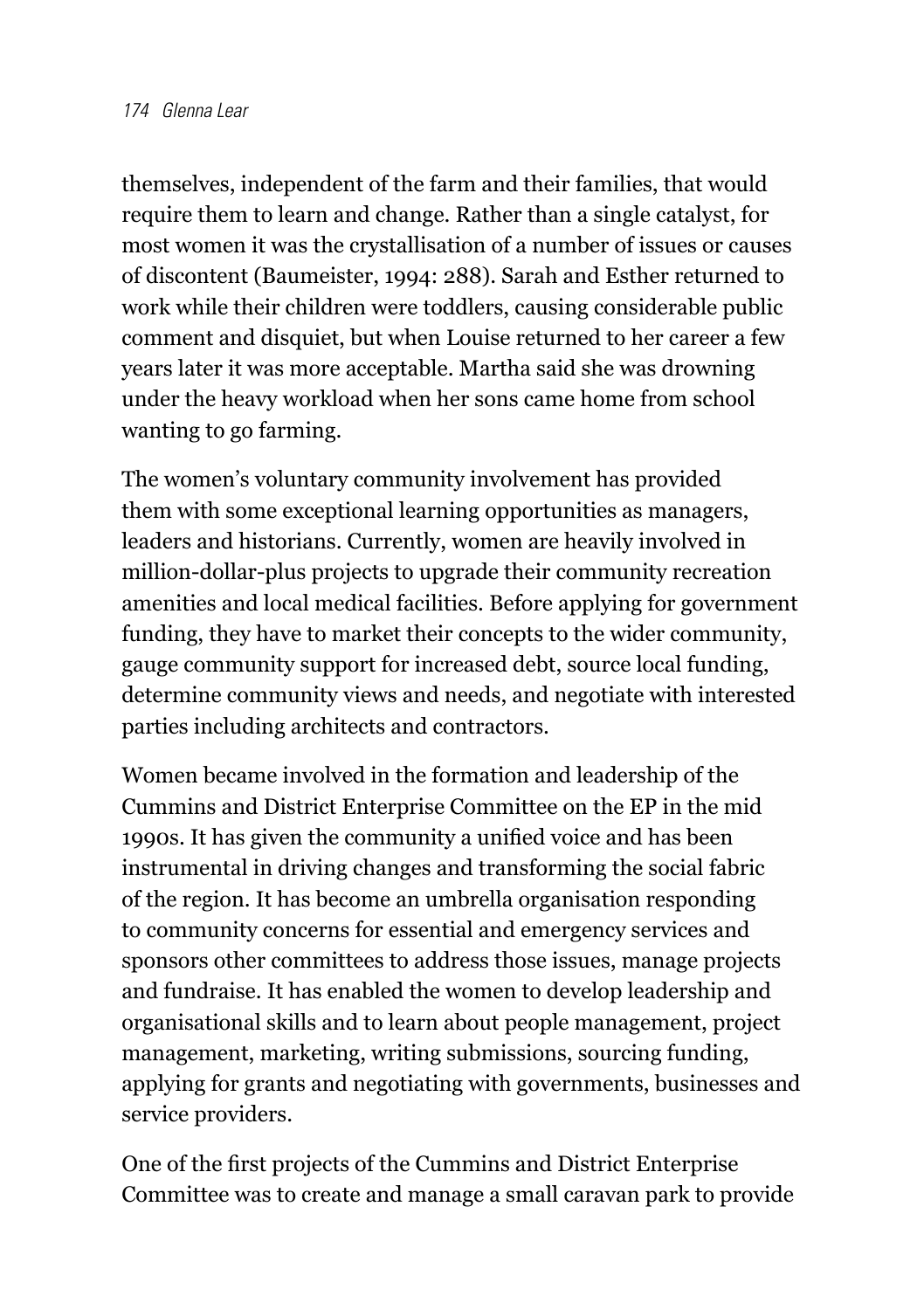much needed accommodation. However, their most significant project was the establishment of a community bank, from which 50 per cent of the profits are returned to the town and distributed to various groups and organisations, with about \$40,000 a year going to the local hospital. Women are on the local board and it has provided them with opportunities to learn about the banking industry, corporate governance, media reporting, financial management and legal responsibilities. The committee has also been involved in establishing and managing a number of small community businesses such as craft and op shops, which also contribute to the hospital.

By the beginning of the new millennium, there was a renewed sense of optimism and community pride and in 2002 Cummins won the state and national 'Can-Do Community' award. The signs are proudly displayed at all five entrances to the town. As in other rural towns, new businesses were developed, old ones rejuvenated and the town is thriving, revitalised and prosperous. People are retiring locally and young people are returning with their families. Now the town is making headlines for its ingenuity, creativity, social cohesion and can-do attitude.

Health issues have always been a primary concern for rural women and the provision of health services and amenities unite the whole community. Previous generations of women were instrumental in establishing the hospitals that provide a valued service to the scattered populations and are critical for the retention of their general practitioners. When they opposed government initiatives to downgrade community hospitals in 2004, they realised that they had to become more proactive and work together to retain their primary health and medical services. They are learning to prioritise sustainable services, work with other hospitals, and negotiate with government ministers and bureaucrats. Unlike the past, women outnumber men on the boards and it is providing them with new opportunities to have their voices heard and to make a difference. The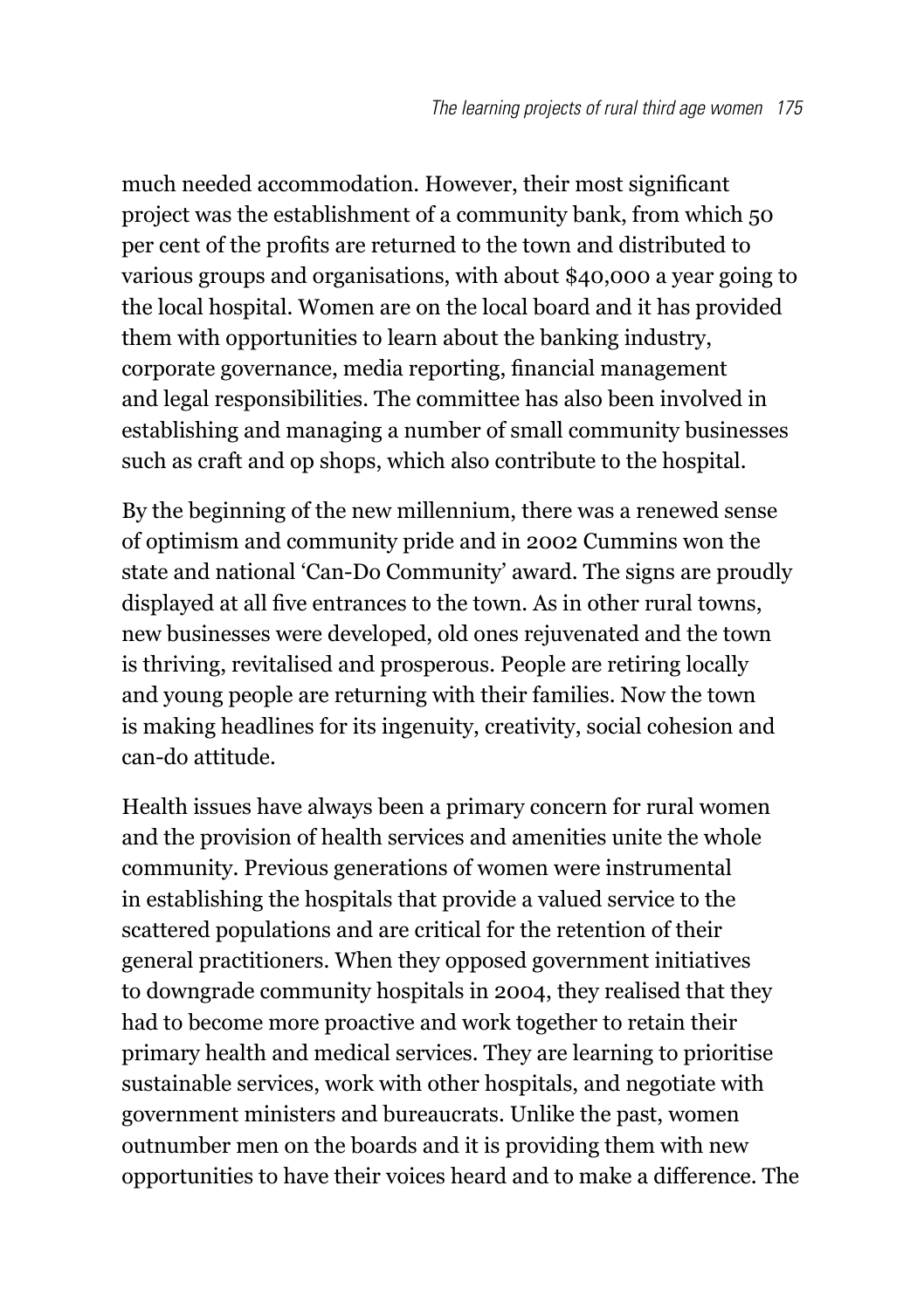majority of community fundraising goes into upgrading the health facilities, staff training and services at the hospital, and doctors' professional and private accommodation. They also work hard to provide a good quality of life for the elderly and infirm who are very much part of the whole community.

Raising funds for the hospital, aged hostel, medical services, and other social and sporting amenities are opportunities for creativity and developing organisational skills. In recent years, Cummins organised a Kalamazoo Classic event using the double railway track through the centre of town as a race track for the rail workers' old rail trolleys, which are manually operated with a pumping action. In addition, they have held the Cummins Under Canvas, Wildeloo Rock Festival, an air show and music hall evenings. Each major event involves the whole community, attracts several thousand visitors from far and wide and raises about \$10,000 for the hospital, health infrastructure and staff training. Changing the focus every few years encourages the participation of the next generation of midlife people, relieves the pressure on the older members and maintains wider community interest and support.

The devastating bushfire at Wangary in 2005 was a learning opportunity for the whole region and Martha described it as 'a real wake up call. Suddenly some things became reality and one was danger and death' and we learned that we needed each other. However, it enabled Marian to take on a significant management and leadership role in the recovery process and she enjoyed the responsibility and found she was good at people management and counselling. As the operation closed down, her responsibilities extended to distributing the surplus donated goods, which brought her into contact with diverse groups and an international organisation. The experience gave her the confidence to nominate for state and then national leadership positions in an international service organisation. She believes that as a 'little country girl' she can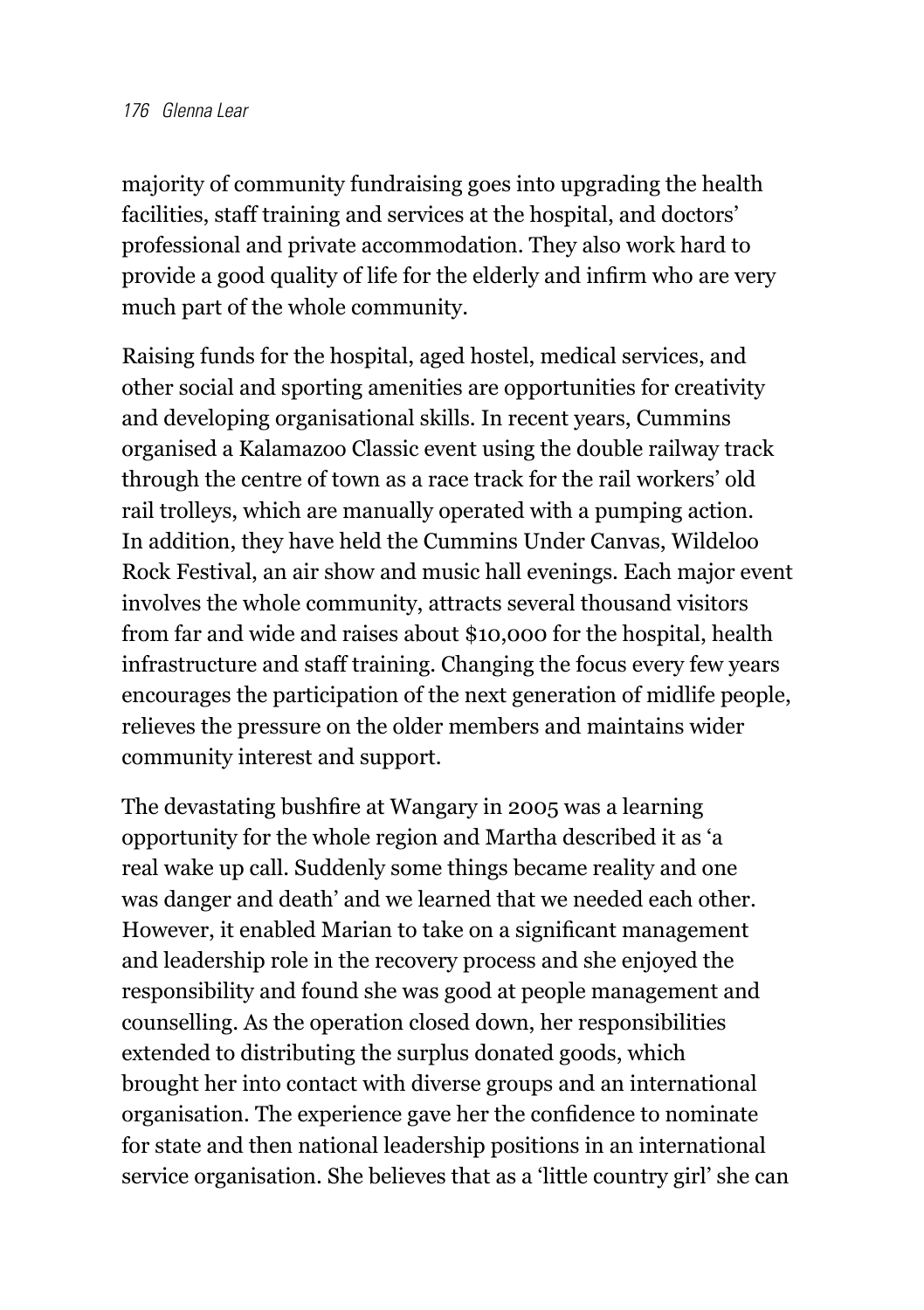expand her organisation into regional areas and provide leadership and social opportunities for other rural and regional women.

Most of the women's learning is experiential through everyday involvement and social interactions and, unless their attention is drawn to it, they do not see it as learning. Community organisations and committees are learning organisations (Wenger, 1998; Lave & Wenger, 2001) where members learn informally from each other, by giving something a go or finding someone with the expertise or skills they wish to acquire, which are the most common forms of learning in rural communities (Schubert, 2005: 229). The women's experiences opened their eyes to a wider world view. They became more observant and more critical as they noticed deficiencies, made comparisons with other communities and argued their case for change.

Two women returned to secondary education as the first step towards developing new interests during their third age. After Helen passed her Year 12 exams she was offered a temporary position teaching some courses until a qualified teacher became available. Martha studied Year 11 ancient history externally and then joined a creative writing group and became the local historian. In the 1980s she compiled several local history books during the celebrations for Australia's bicentenary and the state's 150<sup>th</sup> Jubilee. She encourages others to write, continues to collect local historical material and stories for future generations, and has written family histories for her children and grandchildren. Each year she encourages schoolchildren to become town ambassadors and takes a busload on a tour of the town's historical sites, describing what it was like for the people who lived and worked there in the past. As many of the local families have lived in the area since early settlement their history is all around them and family and local histories are of popular interest for many women.

Although these women number only a few and come from a small remote corner of South Australia, there are similar women of action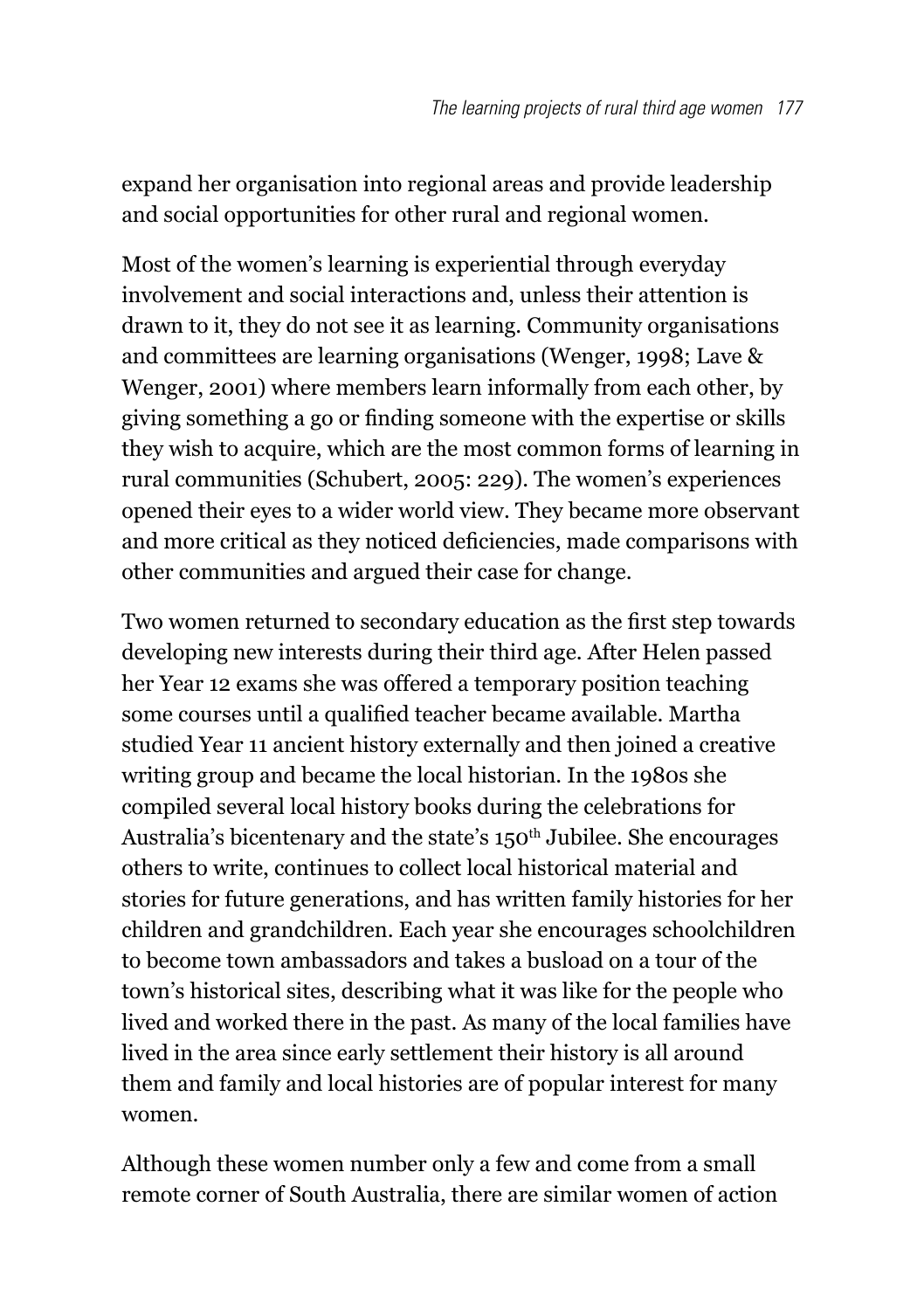in almost every rural community, who continue to make a difference. They are passionate lifelong learners, continually searching for something that challenges, excites and extends them. For rural women learning is personally rewarding and has provided them with opportunities to develop an independent identity, achieve recognition, make a difference and contribute significantly to community viability and wellbeing.

## **References**

- Alston, M. (1995). *Women on the land: The hidden heart of rural Australia*, Kensington, NSW: UNSW Press.
- Alston, M. (1998). 'Farm women and their work: Why is it not recognised?', *Journal of Sociology*, 34(1), 23–34.
- Baumeister, R.F. (1994). 'The crystallization of discontent in the process of major life change', in T. Heatherton & J. Weinberger (eds.), *Can personality change?*, Washington, DC: American Psychological Association, 281–297.
- Bock, B.B. (2006). 'Introduction: Rural gender studies in north and south', in B.B. Bock & S. Shortall (eds.), *Rural gender relations: Issues and case studies*, Wallingford, UK: CABI Publishing, 1–15.
- Chenoweth, L. & Stehlik, D. (2001). 'Building resilient communities: Social work practices and rural Queensland', *Australian Social Work*, 54(2), 47–54.
- Cheshire, L. & Lawrence, G. (2005). 'Neoliberalism, individualisation and community: Regional restructuring in Australia', *Social Identities*, 11(5), 435–445.
- Coakes, S.J. & Bishop, B.J. (1998). 'Where do I fit in? Factors influencing women's participation in rural communities', *Community, Work and Family*, 1(3), 249–271.
- Douglass, B. & Moustakas, C. (1985). 'Heuristic inquiry', *Journal of Humanistic Psychology*, 25(3), 39–55.
- Grace, M. & Lennie, J. (1998). 'Constructing and reconstructing rural women in Australia: The politics of change, diversity and identity', *European Journal of Rural Sociology*, 38(3), 351–370.
- Hall, G. & Scheltens, M. (2005). 'Beyond the drought: Towards a broader understanding of rural disadvantage', *Rural Society*, 15(2), 347–357.